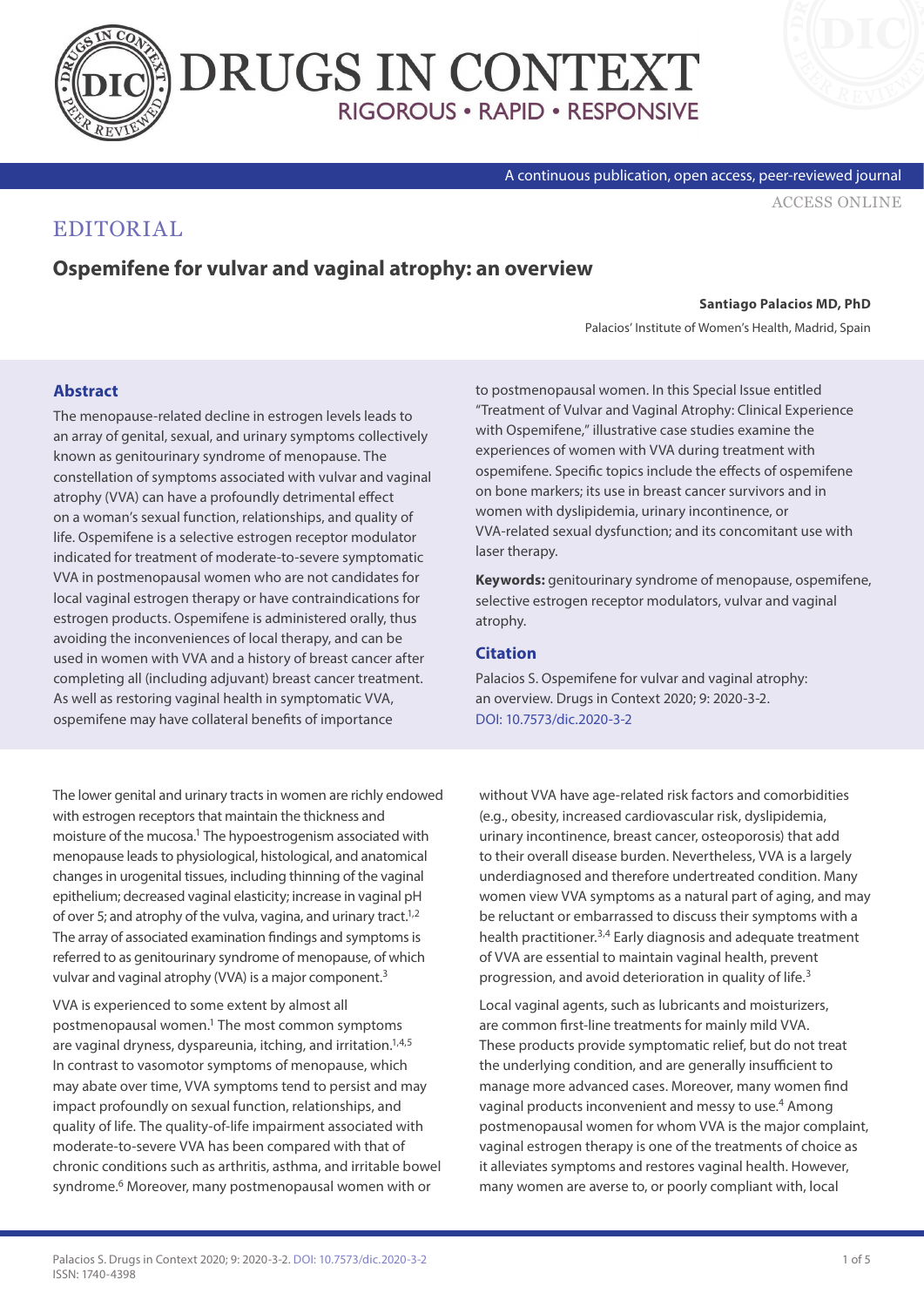administration or may not be candidates for estrogen therapy (e.g., because of a history of breast cancer).  $2,3,7$  Laser therapy improves vascularization of the vaginal mucosa, and may increase epithelial thickness, $3$  but the durability of the therapeutic effect and safety of repeated applications are not yet clear.<sup>8</sup>

Selective estrogen receptor modulators (SERMs) are structurally diverse molecules that act by binding to estrogen receptors in hormone-responsive tissues.9 SERMS display estrogenic or anti-estrogenic effects depending on the tissue.9 Ospemifene is a third-generation SERM indicated for treatment of moderate-to-severe symptomatic VVA in postmenopausal women, who are not candidates for local vaginal estrogen therapy<sup>10</sup> or in whom estrogen products are contraindicated. Relative to other SERMs (e.g., tamoxifen, raloxifene, bazedoxifene), ospemifene has strong agonistic activity on vaginal tissues, antagonistic/inhibitory activity on breast tissue, and weak partial agonist/antagonist activity on endometrial tissue.<sup>10,11</sup> Ospemifene is administered orally, thus avoiding the inconveniences of local therapy. Ospemifene is the only therapeutic option approved for use in women with VVA and a history of breast cancer after all (including adjuvant) treatment has been completed.12

Meta-analyses have indicated that ospemifene significantly improves morphological and physiological features of the vaginal mucosa associated with postmenopausal VVA13 and has a good safety profile.<sup>14</sup> The analyses examined six randomized controlled trials (RCTs) of ospemifene *versus* placebo involving 2086 women, who were followed for up to 52 weeks. Changes observed in vaginal pH, parabasal cells, superficial cells, and dyspareunia after 12 weeks' treatment were significantly in favor of ospemifene over placebo (all  $p$ <0.0001).<sup>13</sup> No differences were observed between ospemifene and placebo at 12 or 52 weeks in incidences of headaches, deep vein thrombosis, coronary heart disease, cardiovascular events, number of treatment discontinuations due to adverse events, or serious adverse events. A recently reported phase 3 clinical trial aligns with these findings.15 At the 12-week evaluation, postmenopausal women with VVA treated with ospemifene (n=316) had significant improvements in percentages of parabasal and superficial cells, vaginal pH, and severity of vaginal dryness (all *p*<0.0001) compared with the placebo group (n=315). Betweengroup differences were statistically significant by week 4 of treatment.

As well as restoring vaginal health in postmenopausal women with symptomatic VVA, ospemifene may have other benefits of considerable importance to this population.

A significant positive effect for ospemifene relative to placebo on biochemical markers of bone turnover suggests a protective effect on bone health.16

Pooled data from 2166 postmenopausal women indicated that ospemifene 60 mg daily for up to 12 months improved some

lipid parameters (decreased total cholesterol and low-density lipoprotein cholesterol; increased high-density lipoprotein cholesterol) compared with placebo suggesting a potential mitigation of the negative effects of menopause on the lipid profile, and showed no detrimental effect on coagulation parameters compared with placebo.<sup>17</sup>

Due to cancer treatments or risk-reducing strategies, VVA is more prevalent and may have an earlier onset in breast cancer survivors.18 As systemic and local vaginal estrogen therapies are contraindicated in women with a history of breast cancer, other options to treat VVA are required. Animal models of breast cancer have shown that ospemifene inhibits tumor growth and is devoid of any stimulatory or estrogen agonist effects on breast tissue, possibly even imparting a chemoprotective effect.19,20 During the ospemifene clinical trials program, accumulated breast safety data (i.e., treatmentemergent adverse events including cancer; mammogram and breast palpation findings) indicated no negative effects of active treatment on breast health.21 A *post hoc* analysis of pooled data from three pivotal phase 3 studies found no differences in the efficacy or safety of ospemifene between women with a history of breast cancer  $(≥ 10$  years prior to enrolment; n=11) and those without breast cancer (n=1091).<sup>22</sup> With regard to real-world use, an insurance claims database analysis from the USA found no difference in the breast cancer incidence rate between ospemifene-treated patients and similar untreated patients with VVA (1.3 *versus* 2.9 events per 1000 person-years).23

As reported in RCTs, ospemifene increased endometrial thickness compared with placebo, but the mean difference of <0.8 mm at any follow-up (12, 26 or 52 weeks) was not considered clinically relevant.<sup>14</sup> The incidence of vaginal bleeding at 12 or 52 weeks did not differ between ospemifene and placebo.14 In phase 2/3 clinical trials of ospemifene for up to 1 year in postmenopausal women, no increase relative to placebo was observed in the incidence of endometrial hyperplasia or cancer or in the incidence of endometrial thickness ≥ 5 mm (2.6 *versus* 6.6%).24

Likewise, across all placebo-controlled clinical trials of ospemifene, the frequency of deep vein thrombosis events did not differ between active treatment and placebo: 3.65 *versus* 3.66 cases per 1000 patient-years.10 Studies of ospemifene under real-world use identified no increase in the incidence of venous thromboembolism events among ospemifene-treated women *versus* untreated patients with VVA: 4 *versus* 12 events per 1000 person-years in the European Post-Approval Safety Study25 and 3.7 *versus* 11.3 events per 1000 person-years in an insurance claims database analysis from the USA.26

In a pilot study, ospemifene was shown to normalize vestibular innervation sensitivity, possibly through an anti-neuroinflammatory activity, which may explain its efficacy against symptoms of vaginal burning and introital dyspareunia.27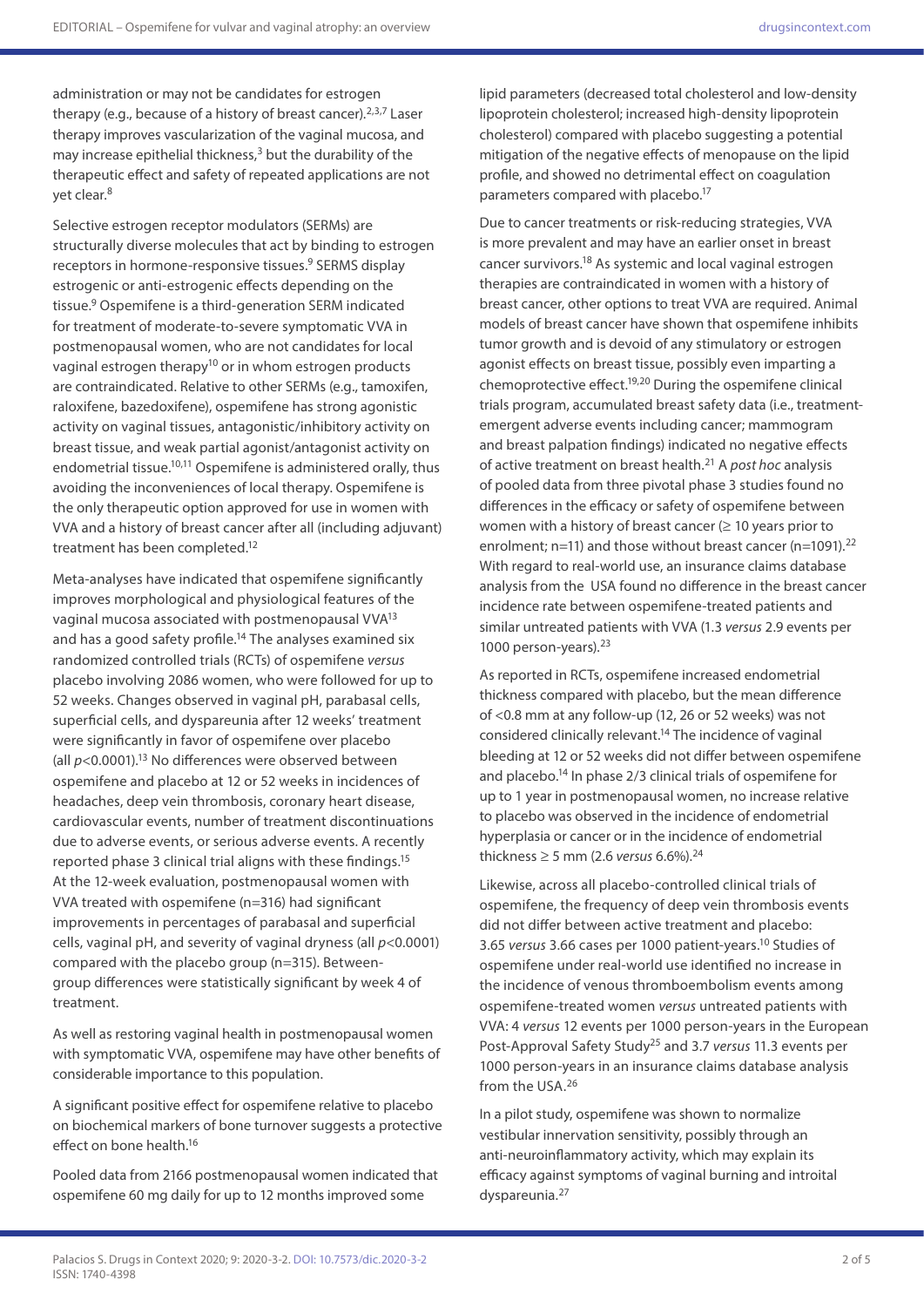Finally, although evidence is retrospective, and patient numbers were small, treatment with ospemifene for 12 weeks in postmenopausal women with VVA and overactive bladder syndrome was associated with a significant decrease in the number of voids, urgent micturition events, and nocturia events.<sup>28</sup>

The antagonistic activity of ospemifene in the breast, its neutral activity in the uterus, and its agonist activity in vagina and bone underlie its suitability for treating VVA. Non-hormonal treatment for VVA can address an unmet medical need in

postmenopausal women by promoting vaginal health and providing several collateral benefits.29

To gain more insight into the profile of ospemifene in daily practice, the case studies presented in this Special Issue examine its use across a range of clinical scenarios in postmenopausal women with VVA. The case reports cover its effects on bone markers;<sup>30</sup> its use in breast cancer survivors<sup>31</sup> and in women with dyslipidemia,<sup>32</sup> urinary incontinence,<sup>33</sup> or VVA-related sexual dysfunction;<sup>34</sup> and its concomitant use with laser therapy.<sup>35</sup>

**Contributions:** The author meets the International Committee of Medical Journal Editors (ICMJE) criteria for authorship for this article, takes responsibility for the integrity of the work as a whole, and has given his approval for this version to be published.

**Disclosure and potential conflicts of interest:** Dr. Palacios reports grants from Pfizer, grants from Amgen, grants from Gedeon Ritcher, grants from Exeltis, grants from Bayer, grants from MSD, grants from Procare Health, grants and personal fees from Shionogi, grants from Serelys, and personal fees from Mylan, outside the submitted work. The author has also provided scientific support to Shionogi Spain by lecturing and/or taking part in Advisory Board meetings organized by Shionogi (Madrid, Spain). The author's time was compensated by Shionogi Spain according to local codes of practice. The International Committee of Medical Journal Editors (ICMJE) Potential Conflicts of Interests form for the authors is available for download at: <https://www.drugsincontext.com/wp-content/uploads/2020/05/dic.2020-3-2-COI.pdf>

**Acknowledgements:** Medical writing assistance was provided by Kerry Dechant on behalf of Content Ed Net (Madrid, Spain). This article forms part of a Special Issue. All authors contributed to developing this Special Issue by sharing their experience with the benefit of patients in mind. The publication is expected to benefit gynecologists in their daily clinical practice by increasing knowledge and expertise.

Funding declaration: Medical writing assistance was funded by Shionogi (Madrid, Spain). This article forms part of a special issue funded by Shionogi (Madrid, Spain).

**Copyright:** Copyright © 2020 Palacios S. Published by Drugs in Context under Creative Commons License Deed CC BY NC ND 4.0 which allows anyone to copy, distribute, and transmit the article provided it is properly attributed in the manner specified below. No commercial use without permission.

**Correct attribution:** Copyright © 2020 Palacios S. <https://doi.org/10.7573/dic.2020-3-2>. Published by Drugs in Context under Creative Commons License Deed CC BY NC ND 4.0.

**Article URL:** <https://www.drugsincontext.com/ospemifene-for-vulvar-and-vaginal-atrophy:-an-overview/>

**Correspondence:** Santiago Palacios, Palacios' Institute of Women's Health, Calle Antonio Acuña, 9, 28009 Madrid, Spain. [spalacios@institutopalacios.com](mailto:spalacios@institutopalacios.com)

**Provenance:** submitted; externally peer reviewed.

**Submitted:** 20 March 2020; **Peer review comments to author:** 16 April 2020; **Revised manuscript received:** 20 May 2020; **Accepted:** 21 May 2020; **Publication date:** 1 July 2020.

**Drugs in Context** is published by BioExcel Publishing Ltd. Registered office: Plaza Building, Lee High Road, London, England, SE13 5PT.

BioExcel Publishing Limited is registered in England Number 10038393. VAT GB 252 7720 07.

For all manuscript and submissions enquiries, contact the editorial office editorial@drugsincontext.com

For all permissions, rights and reprints, contact David Hughes [david.hughes@bioexcelpublishing.com](mailto:david.hughes@bioexcelpublishing.com)

# **References**

- 1. Palacios S, Nappi RE, Bruyniks N, et al. The European Vulvovaginal Epidemiological Survey (EVES): prevalence, symptoms and impact of vulvovaginal atrophy of menopause. *Climacteric*. 2018;21(3):286–291. <https://doi.org/10.1080/13697137.2018.1446930>
- 2. Palacios S, Cancelo MJ. Clinical update on the use of ospemifene in the treatment of severe symptomatic vulvar and vaginal atrophy. *Int J Womens Health*. 2016;8:617–626.<https://doi.org/10.2147/IJWH.S110035>
- 3. Naumova I, Castelo-Branco C. Current treatment options for postmenopausal vaginal atrophy. *Int J Womens Health*. 2018;10: 387–395. <https://doi.org/10.2147/IJWH.S158913>
- 4. Kingsberg SA, Wysocki S, Magnus L, et al. Vulvar and vaginal atrophy in postmenopausal women: findings from the REVIVE (REal Women's VIews of Treatment Options for Menopausal Vaginal ChangEs) survey. *J Sex Med*. 2013;10(7):1790–1799. <https://doi.org/10.1111/jsm.12190>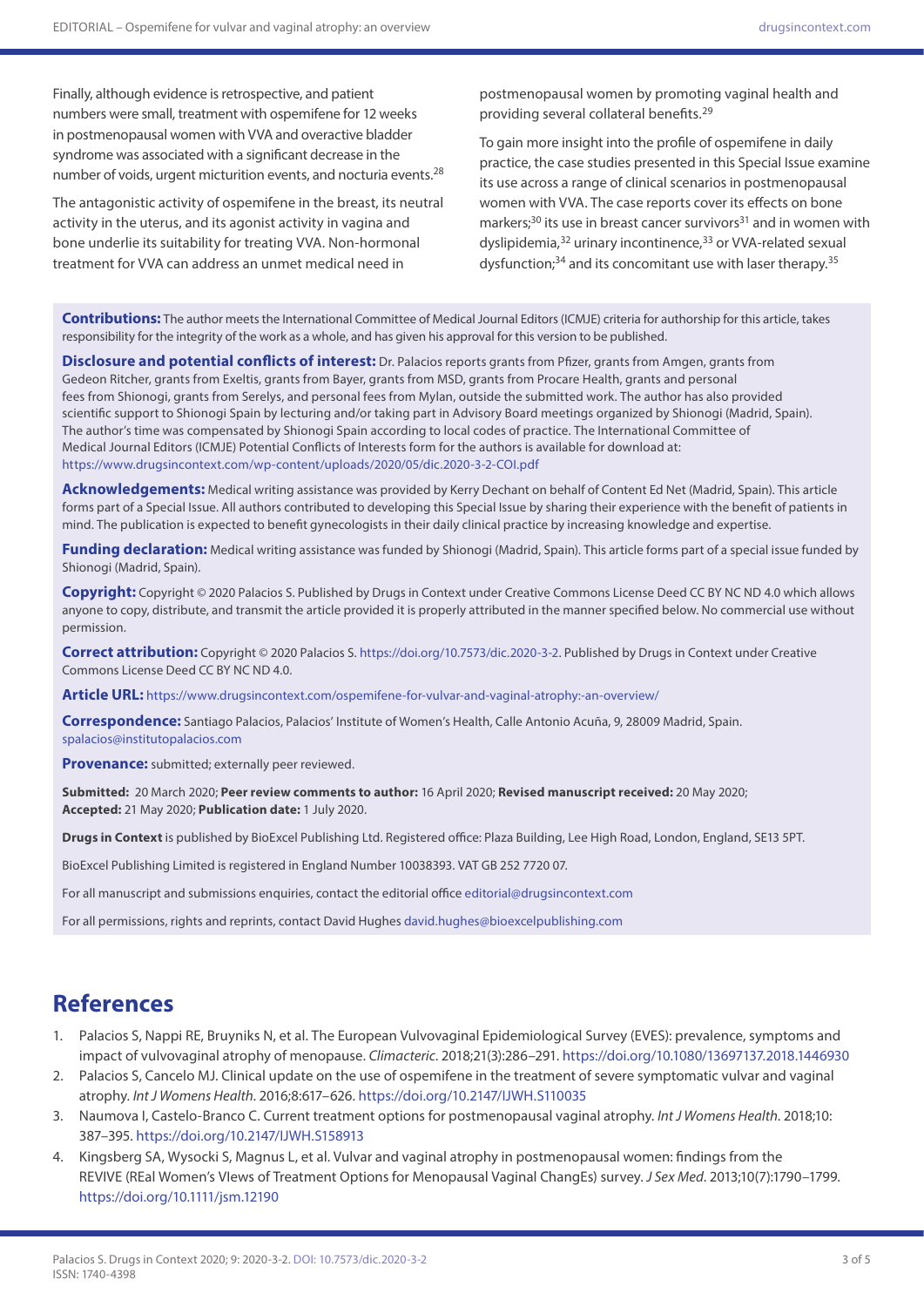- 5. Nappi RE, Palacios S, Panay N, et al. Vulvar and vaginal atrophy in four European countries: evidence from the European REVIVE Survey. *Climacteric*. 2016;19(2):188–197.<https://doi.org/10.3109/13697137.2015.1107039>
- 6. DiBonaventura M, Luo X, Moffatt M, et al. The association between vulvovaginal atrophy symptoms and quality of life among postmenopausal women in the United States and Western Europe. *J Womens Health (Larchmt)*. 2015;24(9):713–722. <https://doi.org/10.1089/jwh.2014.5177>
- 7. Stuenkel CA, Davis SR, Gompel A, et al. Treatment of symptoms of the menopause: an Endocrine Society clinical practice guideline. *J Clin Endocrinol Metab*. 2015;100(11):3975–4011.<https://doi.org/10.1210/jc.2015-2236>
- 8. Hutchinson-Colas J, Segal S. Genitourinary syndrome of menopause and the use of laser therapy. *Maturitas*. 2015;82(4):342–345. <https://doi.org/10.1016/j.maturitas.2015.08.001>
- 9. Mitlak BH, Cohen FJ. Selective estrogen receptor modulators: a look ahead. *Drugs*. 1999;57(5):653–663. <https://doi.org/10.2165/00003495-199957050-00001>
- 10. Senshio°. Summary of product characteristics. Available at: [https://www.medicines.org.uk/emc/product/9417/smpc.](https://www.medicines.org.uk/emc/product/9417/smpc) Accessed November 15, 2019.
- 11. Del Pup L. Ospemifene: a safe treatment of vaginal atrophy. *Eur Rev Med Pharmacol Sci*. 2016;20(18):3934–3944. PMID: 27735020
- 12. Nappi RE, Murina F, Perrone G, et al. Clinical profile of women with vulvar and vaginal atrophy who are not candidates for local vaginal estrogen therapy. *Minerva Ginecol*. 2017;69(4):370–380. <https://doi.org/10.23736/S0026-4784.17.04064-3>
- 13. Di Donato V, Schiavi MC, Iacobelli V, et al. Ospemifene for the treatment of vulvar and vaginal atrophy: a meta-analysis of randomized trials. Part I: evaluation of efficacy. *Maturitas.* 2019;121:86–92. <https://doi.org/10.1016/j.maturitas.2018.11.016>
- 14. Di Donato V, Schiavi MC, Iacobelli V, et al. Ospemifene for the treatment of vulvar and vaginal atrophy: a meta-analysis of randomized trials. Part II: evaluation of tolerability and safety. *Maturitas*. 2019;121:93–100. <https://doi.org/10.1016/j.maturitas.2018.11.017>
- 15. Archer DF, Goldstein SR, Simon JA, et al. Efficacy and safety of ospemifene in postmenopausal women with moderate-to-severe vaginal dryness: a phase 3, randomized, double-blind, placebo-controlled, multicenter trial. *Menopause*. 2019;26(6):611–621. <https://doi.org/10.1097/GME.0000000000001292>
- 16. Constantine GD, Kagan R, Miller PD. Effects of ospemifene on bone parameters including clinical biomarkers in postmenopausal women. *Menopause*. 2016;23(6):638–644. <https://doi.org/10.1097/GME.0000000000000619>
- 17. Archer DF, Altomare C, Jiang W, et al. Ospemifene's effects on lipids and coagulation factors: a post hoc analysis of phase 2 and 3 clinical trial data. *Menopause*. 2017;24(10):1167–1174. <https://doi.org/10.1097/GME.0000000000000900>
- 18. Faubion SS, Larkin LC, Stuenkel CA, et al. Management of genitourinary syndrome of menopause in women with or at high risk for breast cancer: consensus recommendations from The North American Menopause Society and The International Society for the Study of Women's Sexual Health. *Menopause*. 2018;25(6):596–608. <https://doi.org/10.1097/GME.0000000000001121>
- 19. Wurz GT, Soe LH, DeGregorio MW. Ospemifene, vulvovaginal atrophy, and breast cancer. *Maturitas*. 2013;74(3):220–225. <https://doi.org/10.1016/j.maturitas.2012.12.002>
- 20. Berga SL. Profile of ospemifene in the breast. *Reprod Sci*. 2013;20(10):1130–1136. <https://doi.org/10.1177/1933719113497290>
- 21. Simon JA, Altomare C, Cort S, et al. Overall safety of ospemifene in postmenopausal women from placebo-controlled phase 2 and 3 trials. *J Womens Health (Larchmt)*. 2018;27(1):14–23. <https://doi.org/10.1089/jwh.2017.6385>
- 22. Bruyniks N, Del Pup L, Biglia N. Safety and efficacy of ospemifene in women with a history of breast cancer. *J Gynecol Women's Health*. 2019;13(5):555871. https://doi.org/10.19080/JGWH.2019.13.555871
- 23. Cai B, Djumaeva S, Kanakamedala H, et al. Incidence of breast cancer in vulvar and vaginal atrophy (VVA) patients treated with ospemifene and those without any VVA-related treatments from US real-world data. P36. *Maturitas*. 2019;124:162–163. <https://doi.org/10.1016/j.maturitas.2019.04.143>
- 24. Constantine GD, Goldstein SR, Archer DF. Endometrial safety of ospemifene: results of the phase 2/3 clinical development program. *Menopause*. 2015;22(1):36–43. <https://doi.org/10.1097/GME.0000000000000275>
- 25. Bruyniks N, De Gregorio F, Gibbs T, et al. Safety of ospemifene during real-life use. *J Gynecol Women's Health*. 2018;9(3): 555762. <https://doi.org/10.19080/JGWH.2018.09.555762>
- 26. Cai B, Nordstrom B, Yoshida Y, et al. Incidence of venous thromboembolism (VTE) among postmenopausal women prescribed ospemifene, selective oestrogen receptor modulators (SERM), or untreated vulvar and vaginal atrophy. P36. *Maturitas*. 2019;124:162.<https://doi.org/10.1016/j.maturitas.2019.04.142>
- 27. Murina F, Di Francesco S, Oneda S. Vulvar vestibular effects of ospemifene: a pilot study. *Gynecol Endocrinol*. 2018;34(7):631–635. <https://doi.org/10.1080/09513590.2018.1427717>
- 28. Schiavi MC, Zullo MA, Faiano P, et al. Retrospective analysis in 46 women with vulvovaginal atrophy treated with ospemifene for 12 weeks: improvement in overactive bladder symptoms. *Gynecol Endocrinol*. 2017;33(12):942–945. <https://doi.org/10.1080/09513590.2017.1323859>